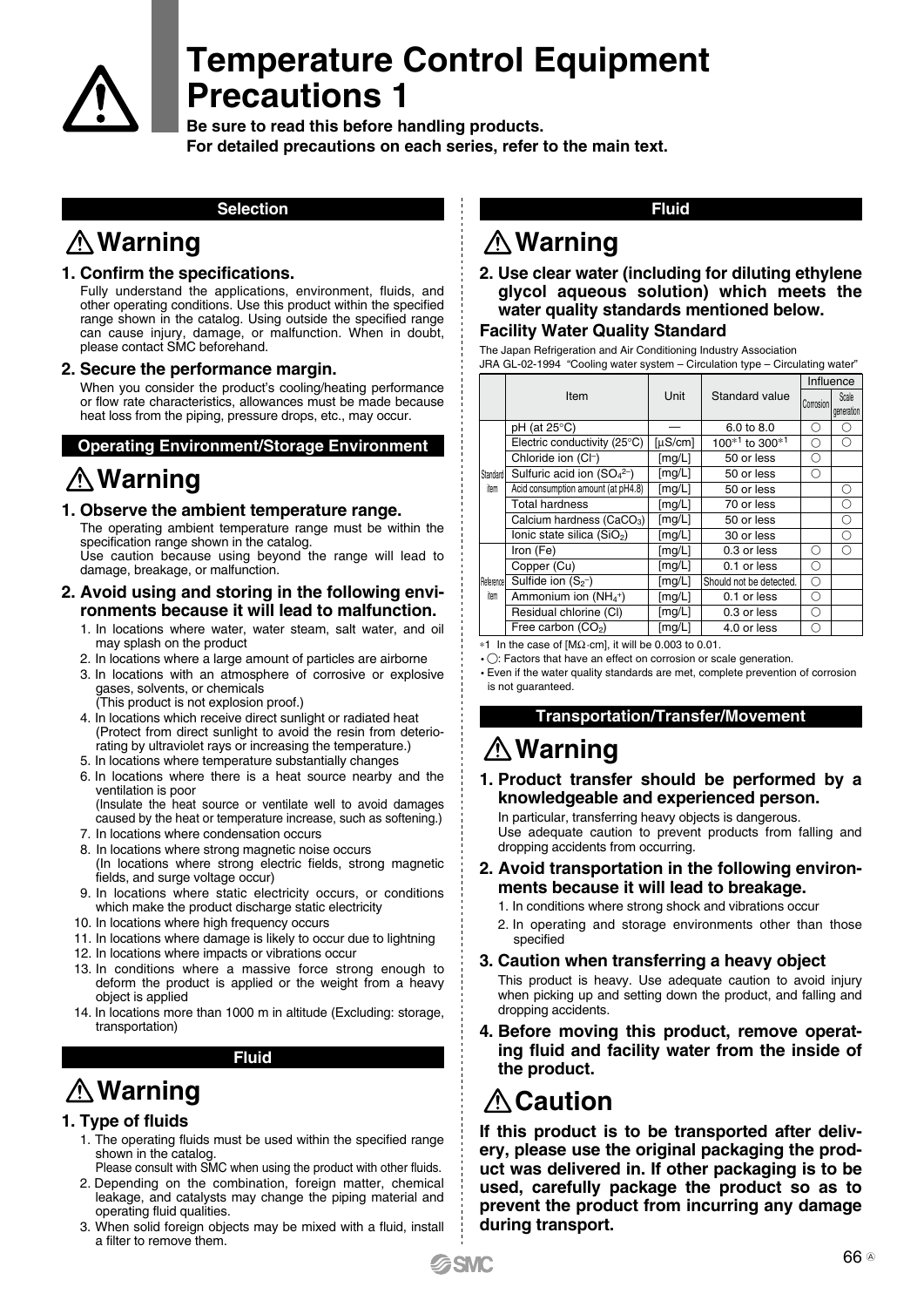

**Be sure to read this before handling products. For detailed precautions on each series, refer to the main text.**

#### **Mounting/Installation**

## **Warning**

**1. Installation should be performed by a knowledgeable and experienced person.**

In particular, the installation of heavy objects is dangerous. This product is heavy. Use adequate caution to prevent products from falling and dropping accidents from occurring.

# **∆Caution**

**1. Provide space for ventilation and maintenance.** 

Provide enough space for the ventilation requirement of each piece of equipment. Otherwise, a cooling malfunction or operation stoppage may occur. Also, provide enough space for maintenance and inspection.

**2. Confirm the mounting orientation.**  Mount and install horizontally.

#### **Piping**

### **Warning**

- **1. For this product and future equipment, the design of the piping system should be performed by a knowledgeable and experienced person.**
- **2. Work performed on the piping should be done by a knowledgeable and experienced person.**

If work performed on the piping is done by a less knowledgeable and inexperienced person, it will likely lead to operating fluid leakage, etc.

- **3. Thoroughly read the operation manual.**  Read the operation manual completely before piping. Also, keep the manual where it can be referred to as necessary.
- **4. Tighten threads with the proper tightening torque.**

When installing fittings, etc., follow the given torque levels below.

| <b>Tightening Torque for Piping</b> |  |  |  |
|-------------------------------------|--|--|--|
|-------------------------------------|--|--|--|

| Connection thread | Proper tightening torque (N·m) |  |  |
|-------------------|--------------------------------|--|--|
| M <sub>5</sub>    | $1.5$ to $2$                   |  |  |
| Rc 1/8            | 7 to 9                         |  |  |
| Rc 1/4            | 12 to 14                       |  |  |
| Rc 3/8            | 22 to 24                       |  |  |
| Rc 1/2            | 28 to 30                       |  |  |
| Rc 3/4            | 28 to 30                       |  |  |
| <b>Rc</b> 1       | 36 to 38                       |  |  |
| Rc 1 1/4          | 40 to 42                       |  |  |
| Rc 1 1/2          | 48 to 50                       |  |  |
| Rc 2              | 48 to 50                       |  |  |

#### **5. Check for fluid leakage.**

Confirm that the hose or tubing is not pulled out and that there is no leakage in the fitted parts.

#### **Piping**

### **A** Caution

- **1. Refer to the Fittings and Tubing Precautions (pages 52 to 56) for handling One-touch fittings.**
- **2. Preparation before piping**

Before piping is connected, it should be thoroughly blown out with air (flushing) or washed to remove chips, cutting oil, and other debris from inside the pipe.

**3. Use caution regarding the flowing direction of the fluid.** 

When installing piping to a product, do not mistake the flow direction of the supply port, etc. Check the "IN" and "OUT" indications or other labels and the operation manual before connection.

#### **4. Winding of sealant tape**

When installing piping or fittings into a port, ensure that sealant material does not enter the port internally. When using sealant tape, leave 1.5 to 2 threads exposed on the end of the pipe/fitting.

**5. Take countermeasures against condensation.** 

Depending on the operating conditions, condensation may occur in the piping. In such a case, take countermeasures such as installing insulation material, etc.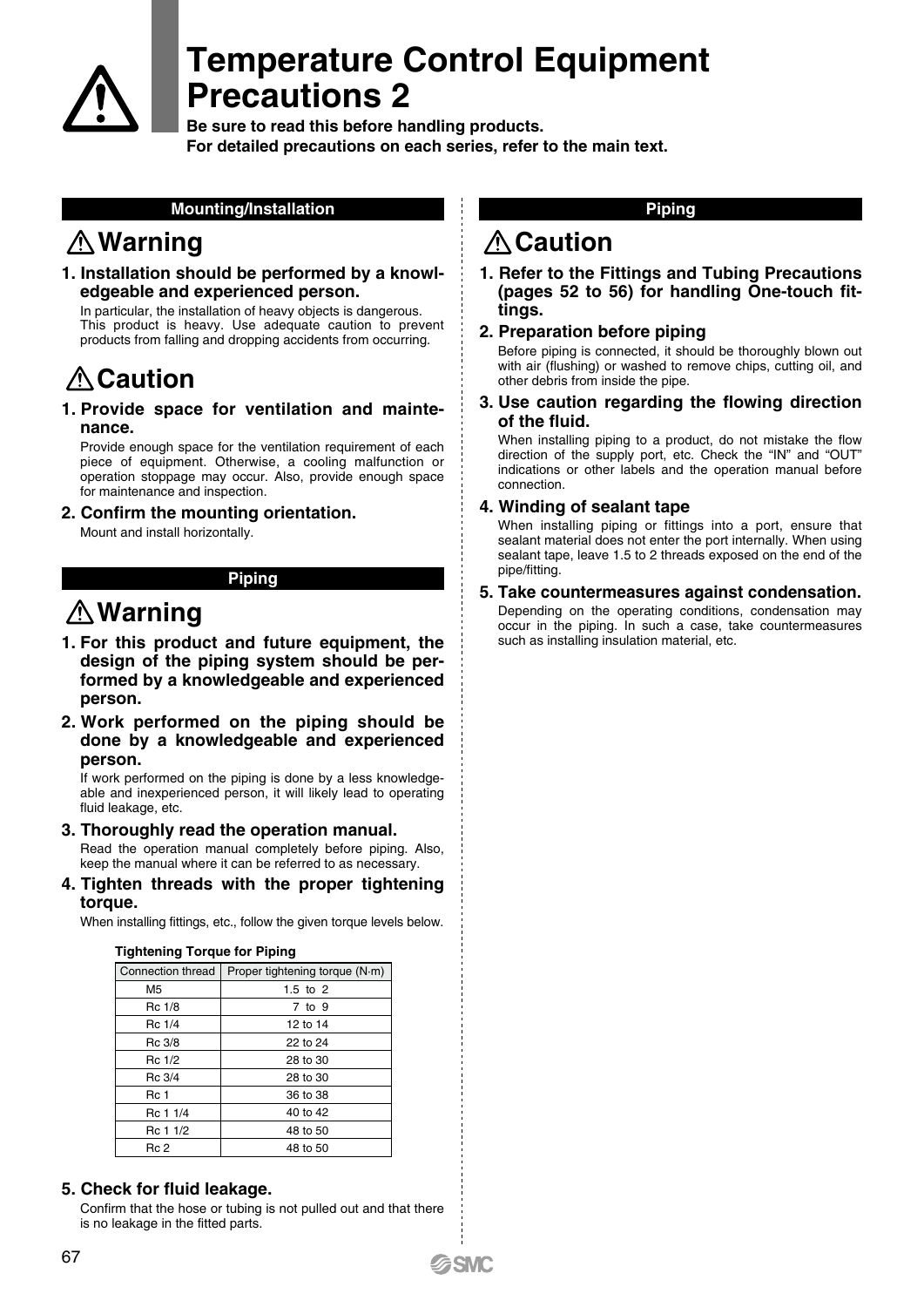

**Be sure to read this before handling products. For detailed precautions on each series, refer to the main text.**

#### **Electrical Wiring**

### **Warning**

**1. Electrical wiring should be performed by a knowledgeable and experienced person.** 

Power supply and wiring works should be implemented in accordance with the electric facilities technical standards and provisions and conducted correctly.

#### **2. Mounting a dedicated circuit breaker**

As a countermeasure against current leakage, install a ground fault circuit interrupter (GFCI) in the main power supply.

#### **3. Check the power supply.**

If this product is used with voltages other than those specified, it will likely lead to a fire or an electrical shock. Before wiring, confirm the voltage, volume, and frequency.

Confirm that the voltage fluctuation is within  $\pm 10\%$  of the specified value.

#### **4. Grounding**

Be certain to ground (frame ground) with class D grounding (grounding resistance of 100  $\Omega$  or less).

This product can be grounded with the PE line of the power supply cable.

Also, do not use together with equipment that generates strong electrical magnetic noise or high-frequency noise.

### **5. Wiring cable should be handled with care.**

Do not bend, twist, or stretch the cord or cable.

#### **6. Wire with an applicable size cable and terminal.**

In the event of attaching a power supply cable, use a cable and terminal size which is suitable for the electrical current of each product.

Forcibly mounting with an unsuitable size cable will likely result in a fire.

#### **7. Avoid wiring the signal line and power line in parallel.**

Since there may be a possibility of malfunction from noise, avoid parallel wiring between the temperature sensor line, communication line, signal line of the alarm line, etc., and the power line and high voltage line. Also, do not place them in the same wiring tube.

#### **Facility Water Supply**

**(Water-cooled refrigeration)**

## **Warning**

#### **1. Be certain to supply facility water.**

- 1. Danger of no water operation, low water flow rate operation Do not operate under conditions where there is no facility water or where there is very little flow rate of water flowing. In this kind of operation, facility water temperatures may become extremely high. There is a danger of the material of the hose softening and bursting when the piping supplying the facility water is connected with the hose.
- 2. Actions to be taken when an emergency stop occurs due to high temperatures

In case a stop occurs due to extremely high temperatures resulting from a decrease in the facility water flow rate, do not immediately flow facility water. There is a danger of the material of the hose softening and bursting when the piping supplying the facility water is connected with the hose. First, let it cool down naturally by removing the cause of the

flow rate reduction. Secondly, confirm that there is no leakage again.

## **A** Caution

#### **1. Facility water quality**

- 1. Use facility water within the specified range. When using a fluid other than facility water, please consult with SMC.
- 2. When it is likely that foreign matter may enter the fluid, install a filter (20 mesh or equivalent).

#### **Facility Water Quality Standard**

The Japan Refrigeration and Air Conditioning Industry Association JRA GL-02-1994 "Cooling water system – Circulation type – Circulating water"

|                   |                                    |         |                                            | Influence |                     |  |
|-------------------|------------------------------------|---------|--------------------------------------------|-----------|---------------------|--|
|                   | Item                               | Unit    | Standard value                             | Corrosion | Scale<br>generation |  |
| Standard<br>item  | pH (at 25°C)                       |         | 6.5 to 8.2                                 | О         | ∩                   |  |
|                   | Electric conductivity (25°C)       | [µS/cm] | 100 <sup><math>*1</math></sup> to 800 $*1$ | Ω         | Ω                   |  |
|                   | Chloride ion (CI-)                 | [mg/L]  | 200 or less                                | О         |                     |  |
|                   | Sulfuric acid ion $(SO_4^{2-})$    | [mg/L]  | 200 or less                                | О         |                     |  |
|                   | Acid consumption amount (at pH4.8) | [mg/L]  | 100 or less                                |           | О                   |  |
|                   | <b>Total hardness</b>              | [mg/L]  | 200 or less                                |           | О                   |  |
|                   | Calcium hardness $(CaCO3)$         | [mg/L]  | 150 or less                                |           | О                   |  |
|                   | Ionic state silica $(SiO2)$        | [mg/L]  | 50 or less                                 |           | О                   |  |
| Reference<br>item | Iron (Fe)                          | [mg/L]  | 1.0 or less                                | О         | О                   |  |
|                   | Copper (Cu)                        | [mg/L]  | 0.3 or less                                | О         |                     |  |
|                   | Sulfide ion $(S_2^-)$              | [mg/L]  | Should not be detected.                    | О         |                     |  |
|                   | Ammonium ion $(NH4+)$              | [mg/L]  | 1.0 or less                                | О         |                     |  |
|                   | Residual chlorine (CI)             | [mg/L]  | 0.3 or less                                | О         |                     |  |
|                   | Free carbon (CO <sub>2</sub> )     | [mg/L]  | 4.0 or less                                | О         |                     |  |

∗1 In the case of [MΩ·cm], it will be 0.00125 to 0.01.

•  $\bigcirc$ : Factors that have an effect on corrosion or scale generation.

 Even if the water quality standards are met, complete prevention of corrosion is not guaranteed.